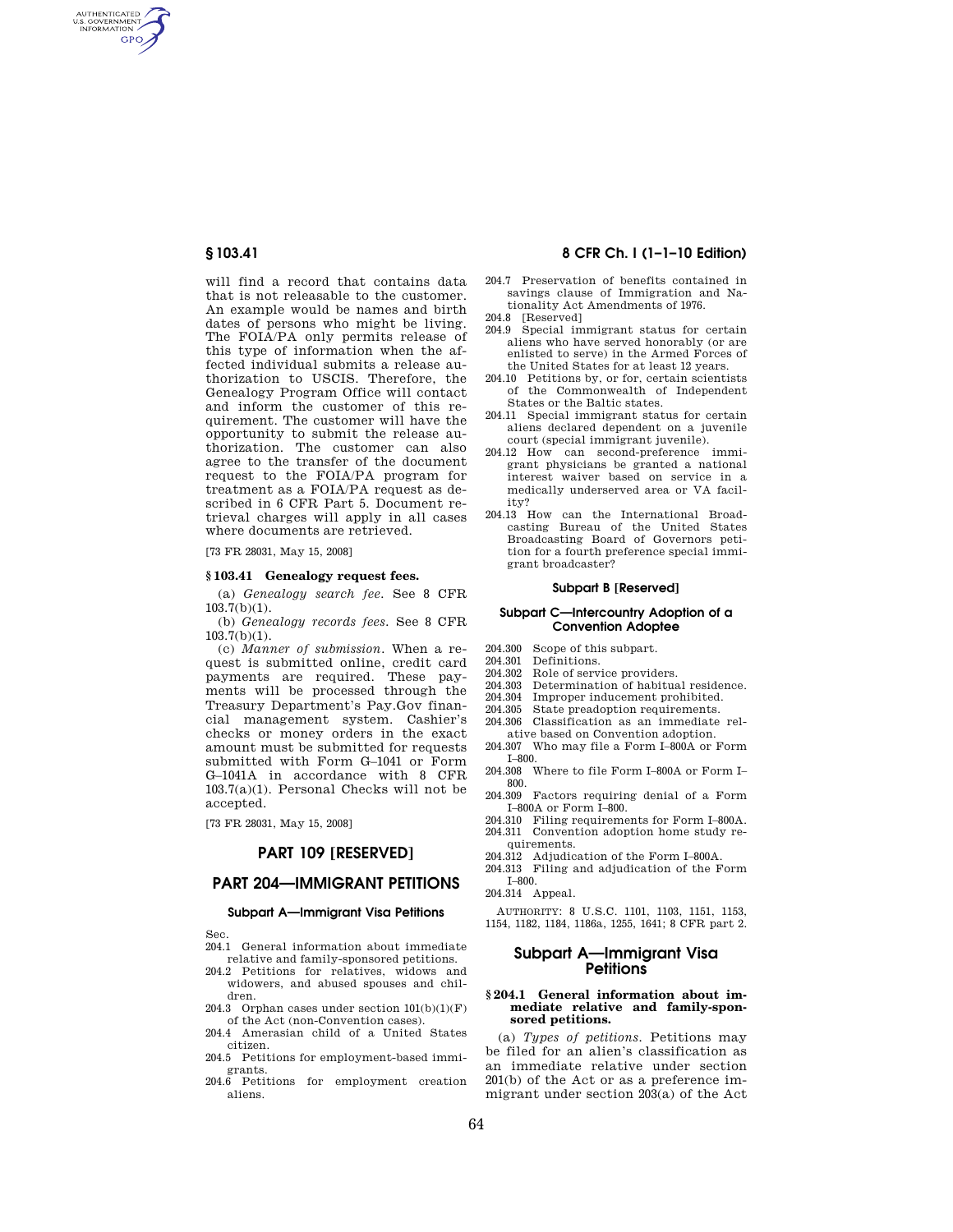#### **Department of Homeland Security § 204.1**

based on a qualifying relationship to a citizen or lawful permanent resident of the United States, as follows:

(1) A citizen or lawful permanent resident of the United States petitioning under section  $204(a)(1)(A)(i)$  or  $204(a)(1)(B)(i)$  of the Act for a qualifying relative's classification as an immediate relative under section 201(b) of the Act or as a preference immigrant under section 203(a) of the Act must file a Form I–130, Petition for Alien Relative. These petitions are described in §204.2;

(2) A widow or widower of a United States citizen self-petitioning under section  $204(a)(1)(A)(ii)$  of the Act as an immediate relative under section 201(b) of the Act must file a Form I–360, Petition for Amerasian, Widow, or Special Immigrant. These petitions are described in §204.2;

(3) A spouse or child of an abusive citizen or lawful permanent resident of the United States self-petitioning<br>under section  $204(a)(1)(A)(iii)$ ,  $204(a)(1)(A)(iii)$ ,<br>  $204(a)(1)(B)(ii)$ , or  $204(a)(1)(A)(iv)$ ,  $204(a)(1)(B)(ii)$ , or  $204(a)(1)(B)(iii)$  of the Act for classification as an immediate relative under section 201(b) of the Act or as a preference immigrant under section 203(a) of the Act must file a Form I–360, Petition for Amerasian, Widow, or Special Immigrant. These petitions are described in §204.2;

(4) A U.S. citizen seeking to have USCIS accord immediate relative status to a child based on the citizen's adoption of the child as an orphan, as defined in section  $101(b)(1)(F)$  of the Act, must follow the procedures in §204.3.

(5) A U.S. citizen seeking to have USCIS accord immediate relative status to a child under section  $101(b)(1)(G)$ of the Act on the basis of a Convention adoption must:

(i) File a Form I–800A, Application to Determine Suitability as Adoptive Parents for a Convention adoptee; and

(ii) After USCIS approves the Form I–800A, file a Form I–800, Petition to Classify Convention adoptee as Immediate Relative, as provided in 8 CFR part 204, subpart C.

(6) Any person filing a petition under section 204(f) of the Act as, or on behalf of, an Amerasian for classification as an immediate relative under section

201(b) of the Act or as a preference immigrant under section 203(a)(1) or 203(a)(3) of the Act must file a Form I– 360, Petition for Amerasian, Widow, or Special Immigrant. These petitions are described in §204.4.

(b) *Filing fee.* Forms I–130 and I–360 must be accompanied by the appropriate fee under 8 CFR 103.7(b)(1).

(c) *Filing date.* The filing date of a petition shall be the date it is properly filed under paragraph (d) of this section and shall constitute the priority date.

(d) *Proper filing.* A petition shall be considered properly filed if:

(1) It is signed by the petitioner, and (2) A fee has been received by the Service office or United States Consular office having jurisdiction.

 $(3)$  If, during normal processing, a delay results from deficiencies in the initial filing, the priority date will be established only when the petition is properly signed by the petitioner and the fee has been collected by the Service. If questions arise concerning the filing of the petition which cannot be resolved through a check of the Service fee receipting system (FARES) or other fee collection system, then the director may consider the date of receipt of the petition to be the priority date.

(e) *Jurisdiction.* A petition described in this part must be filed in accordance with the instructions on the form. A United States consular officer in a country in which USCIS does not have an office may accept and approve a relative petition or a petition filed by a widow or widower if the petitioner resides in the area over which the post has jurisdiction, regardless of the beneficiary's residence or physical presence at the time of filing. In emergency or humanitarian cases and cases of national interest, a United States consular officer may accept a petition filed by a petitioner who does not reside within the consulate's jurisdiction. While consular officers are authorized to approve petitions, they must refer any petition which is not clearly approvable to the appropriate USCIS office. Consular officers may consult with the appropriate USCIS office abroad prior to stateside referral, if they deem it necessary. A consular official may not accept or approve a self-petition filed by the spouse or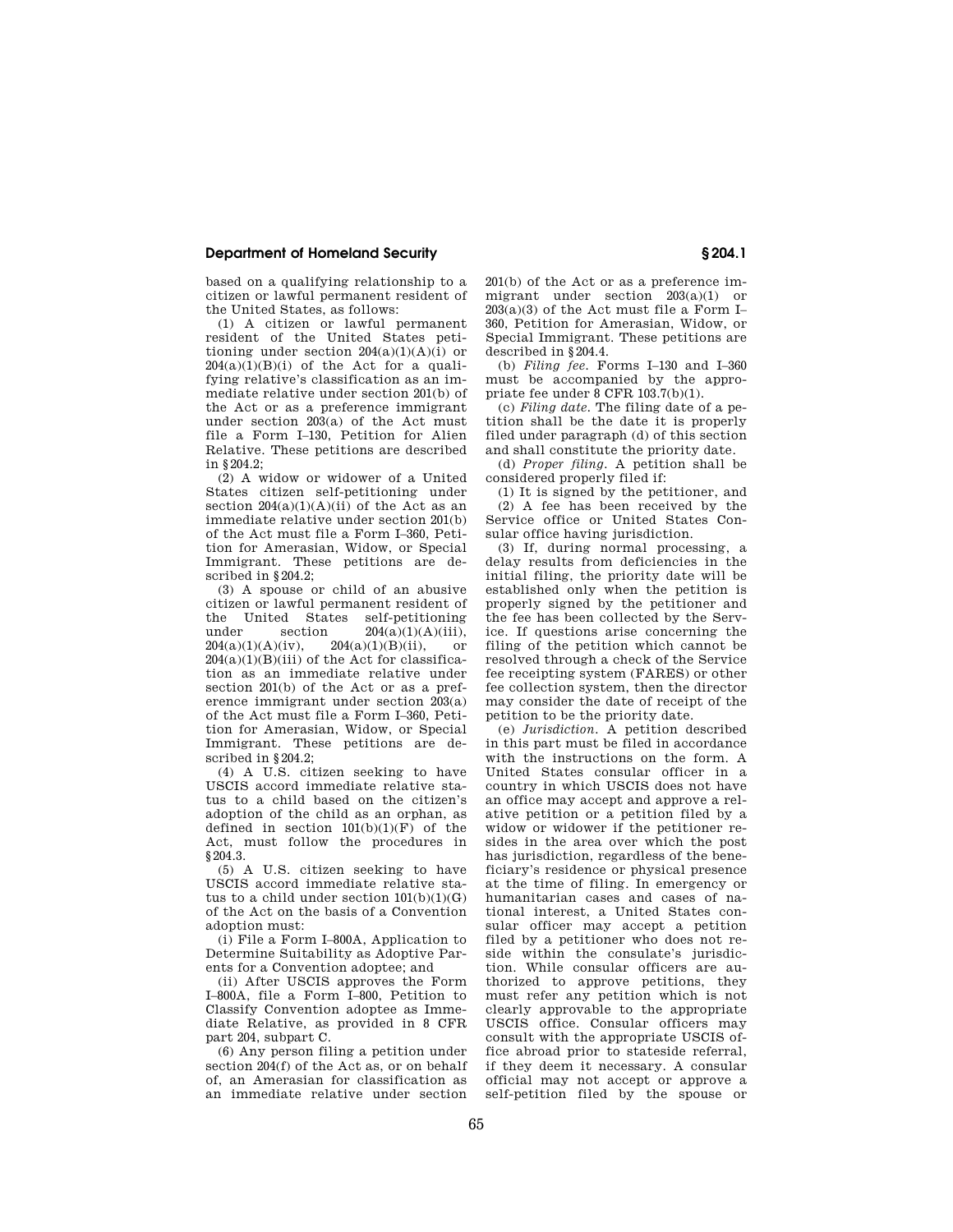# **§ 204.1 8 CFR Ch. I (1–1–10 Edition)**

child of an abusive citizen or lawful permanent resident of the United States under section  $204(a)(1)(A)(iii)$ ,<br> $204(a)(1)(A)(iv)$ ,  $204(a)(1)(B)(ii)$ , or  $204(a)(1)(A)(iv)$ ,  $204(a)(1)(B)(ii)$ , or  $204(a)(1)(B)(iii)$  of the Act. These selfpetitions must be filed with a USCIS office in the United States as indicated in the instructions to the applicable petition form as prescribed by USCIS.

(f) *Supporting documentation.* (1) Documentary evidence consists of those documents which establish the United States citizenship or lawful permanent resident status of the petitioner and the claimed relationship of the petitioner to the beneficiary. They must be in the form of primary evidence, if available. When it is established that primary evidence is not available, secondary evidence may be accepted. To determine the availability of primary documents, the Service will refer to the Department of State's Foreign Affairs Manual (FAM). When the FAM shows that primary documents are generally available in the country of issue but the petitioner claims that his or her document is unavailable, a letter from the appropriate registrar stating that the document is not available will not be required before the Service will accept secondary evidence. The Service will consider any credible evidence relevant to a self-petition filed by a qualified spouse or child of an abusive citizen or lawful permanent resident<br>under section  $204(a)(1)(A)(iii)$  $204(a)(1)(A)(iii)$ ,  $204(a)(1)(A)(iv)$ ,  $204(a)(1)(B)(ii)$ , or  $204(a)(1)(B)(iii)$  of the Act. The self-petitioner may, but is not required to, demonstrate that preferred primary or secondary evidence is unavailable. The determination of what evidence is credible and the weight to be given that evidence shall be within the sole discretion of the Service.

(2) Original documents or legible true copies of original documents are acceptable. The Service reserves the right to require submission of original documents when deemed necessary. Documents submitted with the petition will not be returned to the petitioner, except when originals are requested by the Service. If original documents are requested by the Service, they will be returned to the petitioner after a decision on the petition has been rendered, unless their validity or authenticity is

in question. When an interview is required, all original documents must be presented for examination at the interview.

(3) Foreign language documents must be accompanied by an English translation which has been certified by a competent translator.

(g) *Evidence of petitioner's United States citizenship or lawful permanent residence*—(1) *Primary evidence.* A petition must be accompanied by one of the following:

(i) A birth certificate that was issued by a civil authority and that establishes the petitioner's birth in the United States;

(ii) An unexpired United States passport issued initially for a full ten-year period to a petitioner over the age of eighteen years as a citizen of the United States (and not merely as a noncitizen national);

(iii) An unexpired United States passport issued initially for a full five-year period to the petitioner under the age of eighteen years as a citizen of the United States (and not merely as a noncitizen national);

(iv) A statement executed by a United States consular officer certifying the petitioner to be a United States citizen and the bearer of a currently valid United States passport;

(v) The petitioner's Certificate of Naturalization or Certificate of Citizenship;

(vi) Department of State Form FS– 240, Report of Birth Abroad of a Citizen of the United States, relating to the petitioner;

(vii) The petitioner's Form I–551, Permanent Resident Card, or other proof given by the Service as evidence of lawful permanent residence. Photocopies of Form I–551 or of a Certificate of Naturalization or Certificate of Citizenship may be submitted as evidence of status as a lawfully permanent resident or United States citizen, respectively.

(2) *Secondary evidence.* If primary evidence is unavailable, the petitioner must present secondary evidence. Any evidence submitted as secondary evidence will be evaluated for authenticity and credibility. Secondary evidence may include, but is not limited